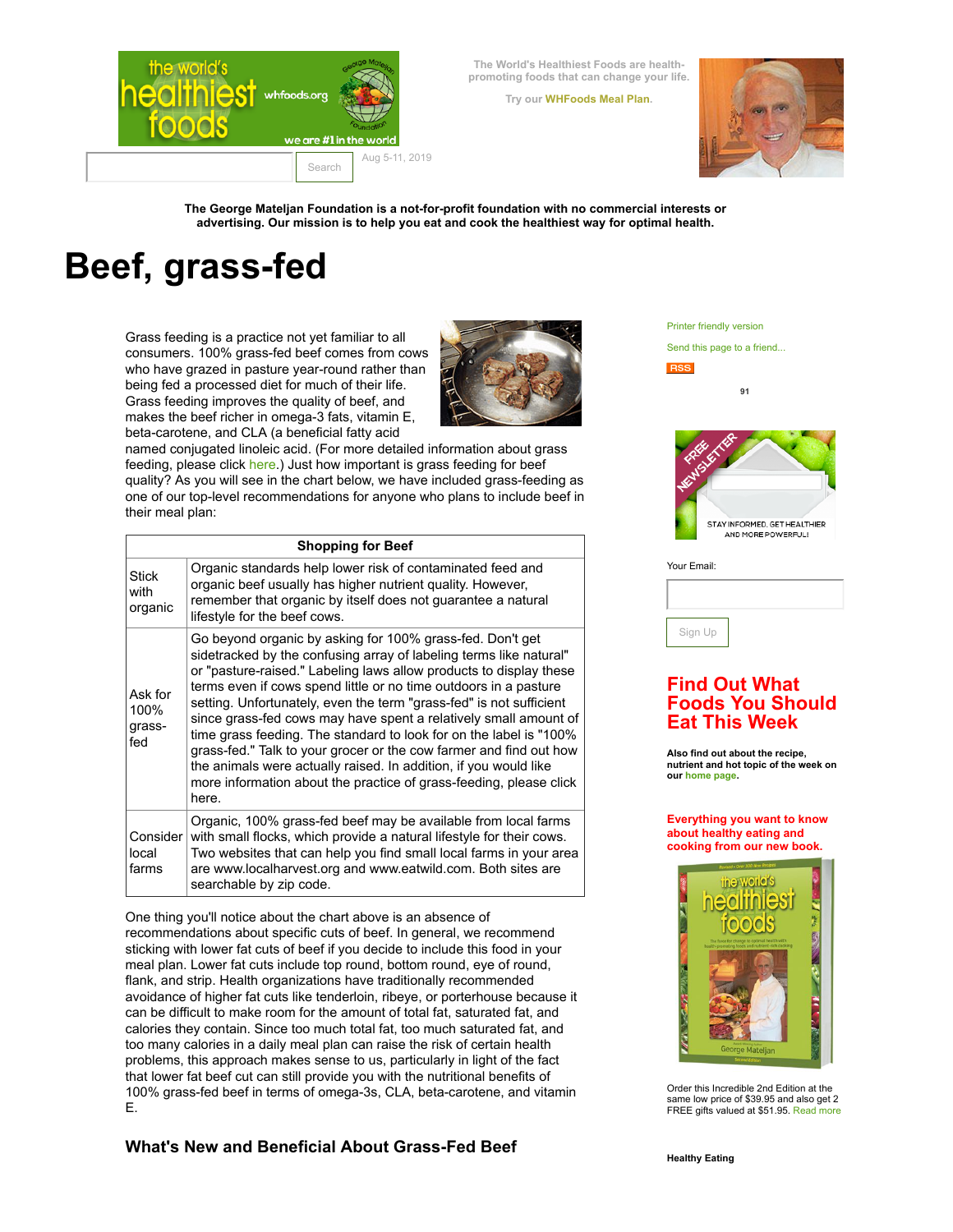- Recent studies have underscored the large difference in carotenoid content between grass-fed and conventionally fed beef. Grass-fed beef may contain more than twice the amount of beta-carotene and lutein that is present in conventionally fed beef. This relationship appears to hold true even if the cows have been fed silage during the winter months and pasture-feed only during the summer. In addition, some researchers have suggested that the yellowish color of fat in grass-fed beef is a good way to determine the extent to which the animals have been pasture $f_{\text{ad}}$
- The cholesterol content of grass-fed beef has repeated been shown to be lower than the cholesterol content in beef from conventionally fed animals. The decrease in cholesterol that you are most likely to obtain when switching from conventionally fed to grass-fed beef is approximately 22–39%. Since a single 4-ounce serving of conventionally fed beef will typically provide you with 90 milligrams of cholesterol or more, and since the recommended limit from the American Heart Association is 300 milligrams per day (and only 200 milligrams if you are a person who has experienced heart disease or has an LDL cholesterol of 100 mg/dL or more), this 22-39% decrease in cholesterol from grassfed beef could be very helpful to you in helping you keep your total cholesterol intake under the recommended limit.
- You'll find yourself getting 500-800 milligrams of CLA (conjugated linoleic acid) from a 4-ounce serving of grass-fed beef. This amount is approximately two to three times greater than the amount found in non grass-fed beef. CLA is a fatty acid made from linoleic acid, an omega-6 fatty acid commonly found in food. However, CLA is unique in its chemical structure, and this uniqueness is associated with an increasing list of health benefits, including immune and inflammatory system support, improved bone mass, improved blood sugar regulation, reduced body fat, reduced risk of heart attack, and maintenance of lean body mass. Grass-fed beef also contains greater amounts of vaccenic acid than conventionally fed beef. Various bacteria in our digestive tract are able to convert vaccenic acid into CLA once we've consumed grassfed beef, and this process can further increase the practical amount of CLA that we receive from grass-fed animals.
- The omega-3 fat content of grass-fed beef varies widely, due to the wide variety of forage crops that can be planted in pastures (or that grow on pastureland in the wild); the age, breed, and health of cows; and seasonal plant cycles in pastureland. Some recent studies show up to 3.5 grams of total omega-3 fats in 4 ounces of grass-fed beef. That level would provide you with 100% of the daily requirement. In other recent studies, total omega-3s in grass-fed beef only reached 1 gram. Still, a single gram of omega-3s could make an important contribution to a person's health. Most of the omega-3 content of grass-fed beef comes in the form of alpha-linolenic acid, or ALA. However, grass-fed beef also typically contains small-to-moderate amounts of other omega-3s, including EPA (eicosapentaenoic acid) and DHA (docosahexaenoic acid). The range we've seen in recent studies is 20-720 milligrams for EPA, and 10-120 milligrams for DHA. In all cases described above, grass-fed beef contained greater amounts of omega-3s (for ALA, EPA, and DHA) than conventionally fed beef.

| Beef, grass-fed, strip steak, cooked<br>4.00 oz<br>$(113.40 \text{ grams})$ |     |               | Calories: 175<br><b>GI: very low</b> |
|-----------------------------------------------------------------------------|-----|---------------|--------------------------------------|
| <b>Nutrient</b>                                                             |     | <b>DRI/DV</b> |                                      |
| vitamin B12                                                                 | 60% |               |                                      |
| protein                                                                     | 52% |               |                                      |
| vitamin B <sub>3</sub>                                                      | 48% |               |                                      |
| omega-3 fats                                                                | 46% |               |                                      |
| vitamin B6                                                                  | 44% |               |                                      |
| selenium                                                                    | 44% |               |                                      |
| zinc                                                                        | 37% |               |                                      |
| phosphorus                                                                  | 34% |               |                                      |
| choline                                                                     | 17% |               |                                      |
| pantothenic acid                                                            | 15% |               |                                      |

This chart graphically details the %DV that a serving of Beef, grass-fed

- Food of the [Week](http://www.whfoods.com/genpage.php?tname=foodspice&dbid=39)
- [Healthy](http://www.whfoods.com/genpage.php?tname=george&dbid=377) Eating in 3 Easy Steps
- 100 World's [Healthiest](http://www.whfoods.com/foodstoc.php) Foods [Plant-Based](http://www.whfoods.com/genpage.php?tname=george&dbid=362) Way of Eating
- [Organic](http://www.whfoods.com/genpage.php?tname=faq&dbid=46) Foods

#### **Healthy Cooking**

- [Recipe](http://www.whfoods.com/genpage.php?tname=recipe&dbid=256) of the Week
- [Nutrient-Rich](http://www.whfoods.com/genpage.php?tname=george&dbid=360) Cooking
- 300 [Recipes](http://www.whfoods.com/recipestoc.php)
- [Cooking](http://www.whfoods.com/cookingwithgeorge.php) with George
- Why I Don't Cook with [EVOO](http://www.whfoods.com/genpage.php?tname=george&dbid=56)

#### **Nutrients from Food**

- [Nutrient](http://www.whfoods.com/genpage.php?tname=nutrient&dbid=77) of the Week
- [Essential Nutrients](http://www.whfoods.com/nutrientstoc.php)

#### **Website Articles**

- [WHFoods](http://www.whfoods.com/genpage.php?tname=faq&dbid=22) Rating System
- Food [Sensitivities](http://www.whfoods.com/genpage.php?tname=faq&dbid=30)
- [Digestion](http://www.whfoods.com/genpage.php?tname=faq&dbid=16)

#### **Community**

- [Who](http://www.whfoods.com/whoweare.php) we are
- [What's](http://www.whfoods.com/whatsnew.php) New
- [Getting](http://www.whfoods.com/getstarted.php) Started
- [Contact](http://www.whfoods.com/sendinfo.php) Us
- Useability [Questionnaire](http://www.whfoods.com/usability.php)
- Free Weekly [Newsletter](http://www.whfoods.com/bulletinsignup.php)
- Make a Tax [Deductible](http://www.whfoods.com/donations.php) Donation

#### **Privacy Policy and Visitor [Agreement](http://www.whfoods.com/privdoc.php)**

#### **[References](http://www.whfoods.com/references)**

**For education only, consult <sup>a</sup> healthcare practitioner for any health problems.**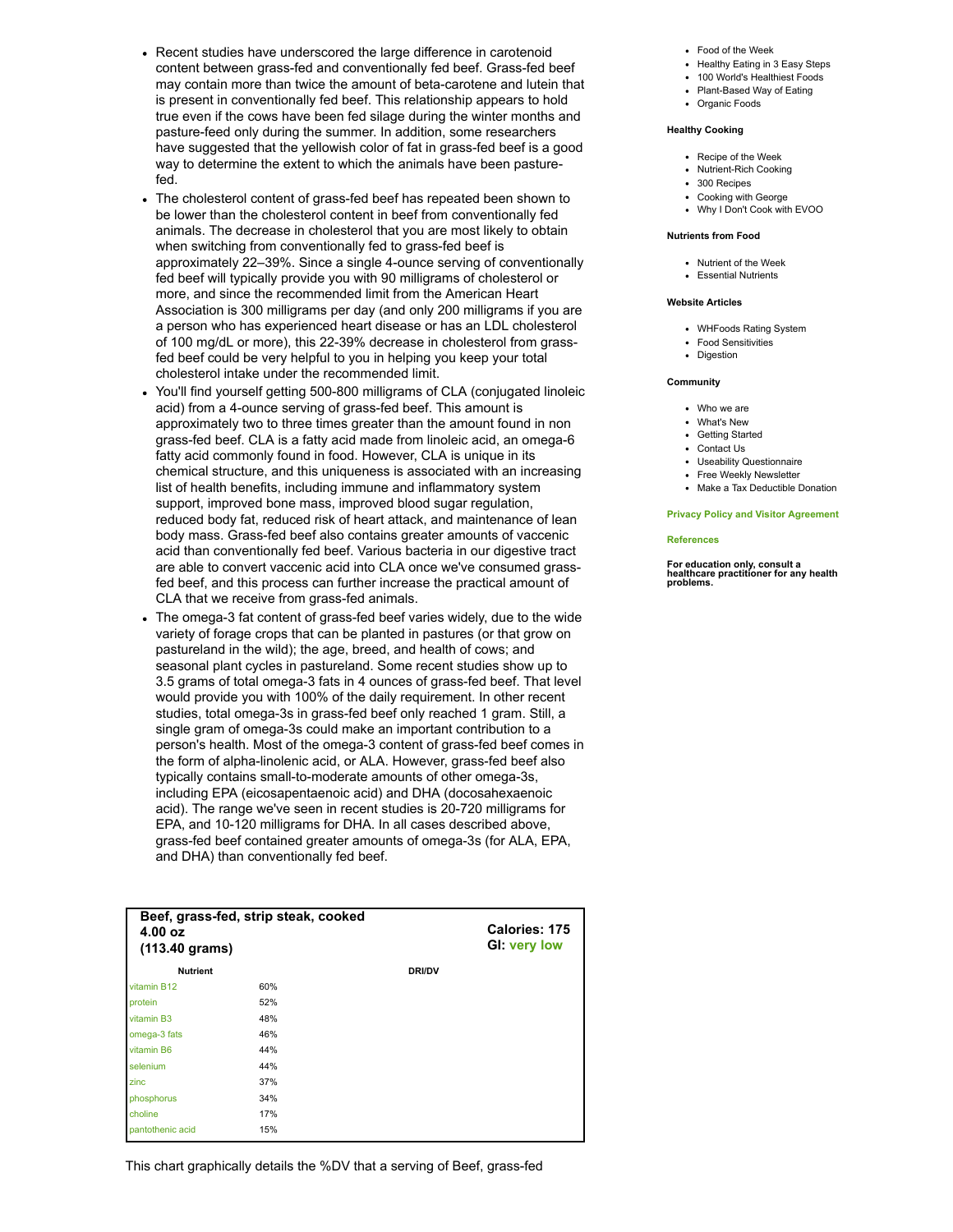provides for each of the nutrients of which it is a good, very good, or excellent source according to our Food Rating System. Additional information about the amount of these nutrients provided by Beef, grass-fed can be found in the Food Rating [System](#page-8-0) Chart. A link that takes you to the In-Depth Nutritional Profile for Beef, grass-fed, featuring information over 80 nutrients, can be found under the Food Rating System Chart.

- Health [Benefits](#page-2-0)
- [Description](#page-3-0)
- [History](#page-5-0)
- How to [Select](#page-5-1) and Store
- Tips for [Preparing](#page-6-0) and Cooking
- How to [Enjoy](#page-7-0)
- [Individual Concerns](#page-7-1)
- [Nutritional Profile](#page-8-0)
- [References](#page-13-0)

## <span id="page-2-0"></span>**Health Benefits**

#### **Broad-Based Nutrient Support**

A recent study of children and teens in the U.S. has shown that individuals in these age groups depend on their intake of beef for the following key nutrients and in the following amounts.

- Vitamin B12: beef provides 14-21% of this B vitamin to U.S. children and teenagers
- Zinc: 13-19% of this mineral is provided by beef to these age groups
- Vitamin B3: U.S. children and teens receive 6-10% of their vitamin B3 from beef
- Vitamin B6: 5-8% of this vitamin is provided by beef to these age groups
- Iron: up to 8% of dietary iron is provided to these age groups by beef

Additionally, beef is an important source of potassium, phosphorus, and protein to these age groups in the U.S. population. Very few U.S. children and teenagers—and equally few U.S. adults—consume grass-fed versus conventionally fed beef. For this reason, we do not have data showing the potential contribution of grass-fed beef to other categories of nutrient consumption. However, we do have research evidence about the average composition of grass-fed versus conventionally fed beef, and this research evidence points to significant differences for the following key nutrients.

- Vitamin E: repeatedly show to be higher in grass-fed beef, sometimes at a level that is three times higher than conventional feeding
- Beta-carotene: shown in several studies to be significantly higher in grass-fed beef, and often at levels twice as high as the amount found in conventionally fed beef. Beta-carotene is not the only carotenoid phytonutrient that increases with grass feeding. The carotenoid lutein increases as well. This relationship between grass feeding and carotenoids appears to hold true even if the cows have been fed silage during the winter months and are pasture-fed only during summer months. The relationship between beta-carotene and grass-feeding in beef is so strong that some researchers have suggested that the yellowish color of fat in grass-fed beef can be used as a good way to determine the extent to which animals have been pasture-fed.
- Omega-3 fatty acids: because many forage plants contain the omega-3 fatty acid alpha-linolenic acid (ALA), cows that forage in a pasture typically get higher levels of ALA in their diet. This ALA gets passed on to us when we eat beef, drink milk, or consume dairy products from cows like cheese or yogurt. The omega-3 fat content of grass-fed beef varies widely due to the wide variety of forage crops that can be planted in pastures (or that grow on pastureland in the wild); the age, breed, and health of cows; and seasonal plant cycles in pastureland. Some recent studies show up to 3.5 grams of total omega-3 fats in 4 ounces of grassfed beef. That level would provide you with 100% of the daily requirement. In other recent studies, total omega-3s in grass-fed beef only reached 1 gram. Still, a single gram of omega-3s could make an important contribution to a person's health. Since ALA is the most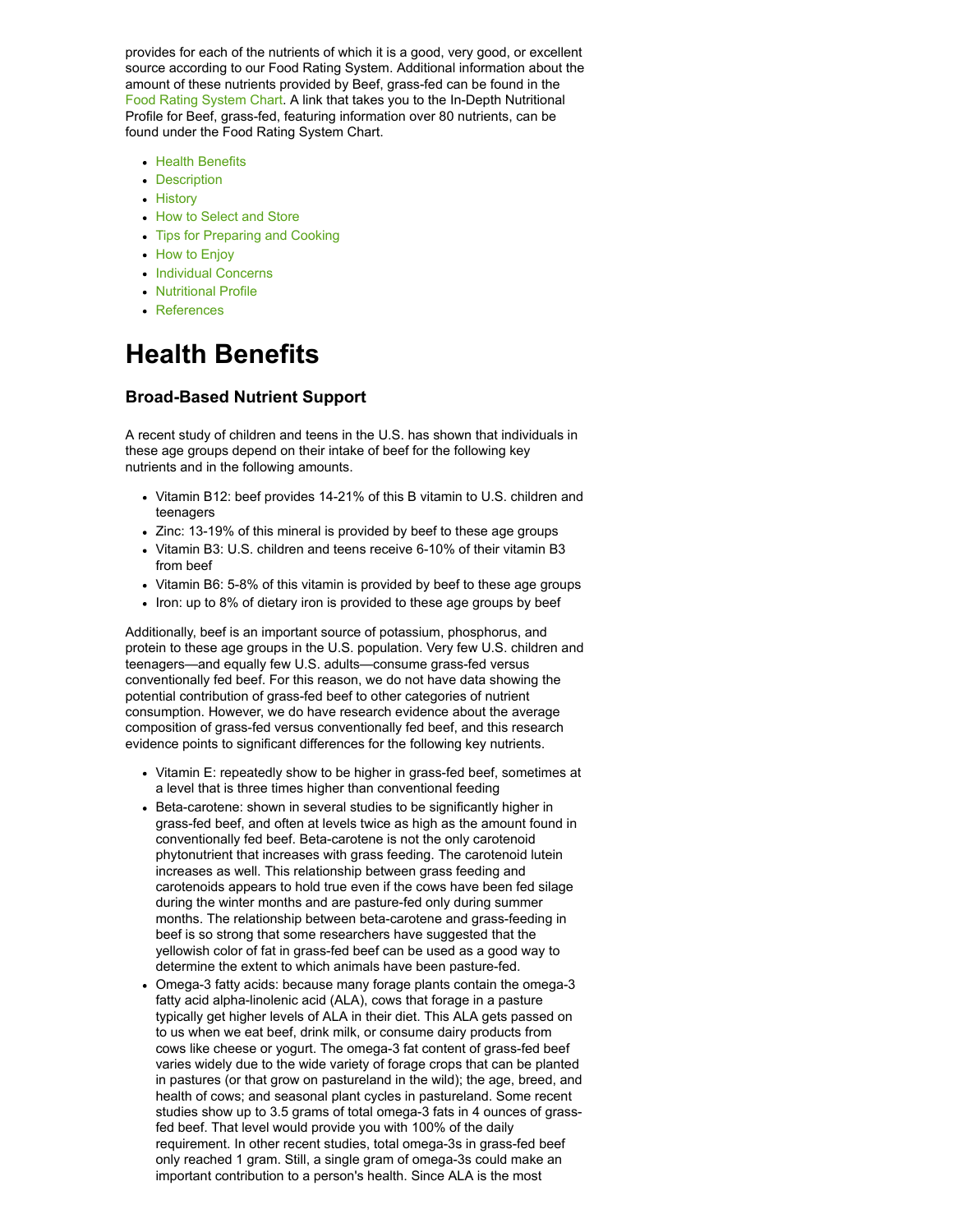common omega-3 fatty acid in the plants that cows eat on pastureland, most of the omega-3 content of grass-fed beef comes in the form of ALA. However, just like humans, cows are capable of taking the ALA in their diet and converting some of it into other omega-3 fats, including EPA (eicosapentaenoic acid) and DHA (docosahexaenoic acid). The range we've seen in recent studies for EPA and DHA in grass-fed beef is 20-720 milligrams for EPA and 10-120 milligrams for DHA. While the lower end of these ranges is relatively small (and far lower, for example, than the amount of EPA and DHA contained in many fish), it is still significant from a health standpoint. Additionally, in all of the research that we have reviewed, grass-fed beef has contained greater amounts of omega-3s than conventionally fed beef.

When combined with the B vitamins and minerals listed above, these additional nutrients specifically associated with grass-feeding of beef including vitamin E, beta-carotene, and omega-3s—make grass-fed beef unusually diverse in terms of its potential for nutrient support of health. Our food rating system also ranks grass-fed beef as a very good source of the antioxidant mineral selenium and a good source of the B-vitamin choline.

### **Conjugated Linoleic Acid CLA and Vaccenic Acid**

Conjugated linoleic acid (CLA) is a fatty acid made from linoleic acid, an omega-6 fatty acid commonly found in food. However, linoleic acid is not commonly converted into CLA in significant amounts, making CLA much more rare in food. The unique structure of CLA is associated with an increasing list of health benefits, including immune and inflammatory system support, improved bone mass, improved blood sugar regulation, reduced body fat, and maintenance of lean body mass.

You'll find yourself getting 500-800 milligrams of CLA from a 4-ounce serving of grass-fed beef. This amount is approximately two to three times greater than the amount found in non grass-fed beef.

In addition to CLA, you will also find yourself getting a fatty acid called vaccenic acid from grass-fed beef. (Grass-fed beef contains greater amounts of vaccenic acid than conventionally fed beef.) Since various bacteria in our digestive tract can convert vaccenic acid into CLA once grass-fed beef has been consumed, this vaccenic acid supplied by grass-fed beef can further increase the practical amount of CLA that we receive from grass-fed animals.

### **Immune and Inflammatory Support**

We have yet to see large-scale human studies showing decreased risk of chronic immune and inflammatory health problems following routine intake of grass-fed beef. Future results along these lines would not surprise us, since grass-fed beef can provide substantial amounts of the antioxidant vitamins E and beta-carotene, the antioxidant minerals selenium and zinc, and the antiinflammatory fatty acid CLA. (For the cows themselves, research studies have already shown greater antioxidant capacity in their cells brought about by grass-feeding, as well as stronger performance of antioxidant enzymes like superoxide dismutase. In fact, grass feeding of cows has been shown to do a better job of increasing their antioxidant capacity than supplying them with antioxidant supplements.) Exactly how much these results will extend to humans will most likely depend on the role played by grass-fed beef in the overall diet. While rich in the potential for anti-oxidant and anti-inflammatory support, grass-fed beef also harbors the potential for excessive intake of nutrients like saturated fat and cholesterol when consumed in excessive amounts. It's exactly for this reason that we've recommended avoidance of large portions of grass-fed beef in your everyday meal (along the lines of a 12-ounce steak in the center of your plate that would be providing over half of the calories in your meal). Instead, we recommend an average serving size for grass-fed beef of approximately 4 ounces, whether added to a salad, stirfry, sauce or other recipe.

## <span id="page-3-0"></span>**Description**

Beef is a general term used to describe the flesh derived from animals belonging to the *Bovidae* family of animals, and more specifically, to the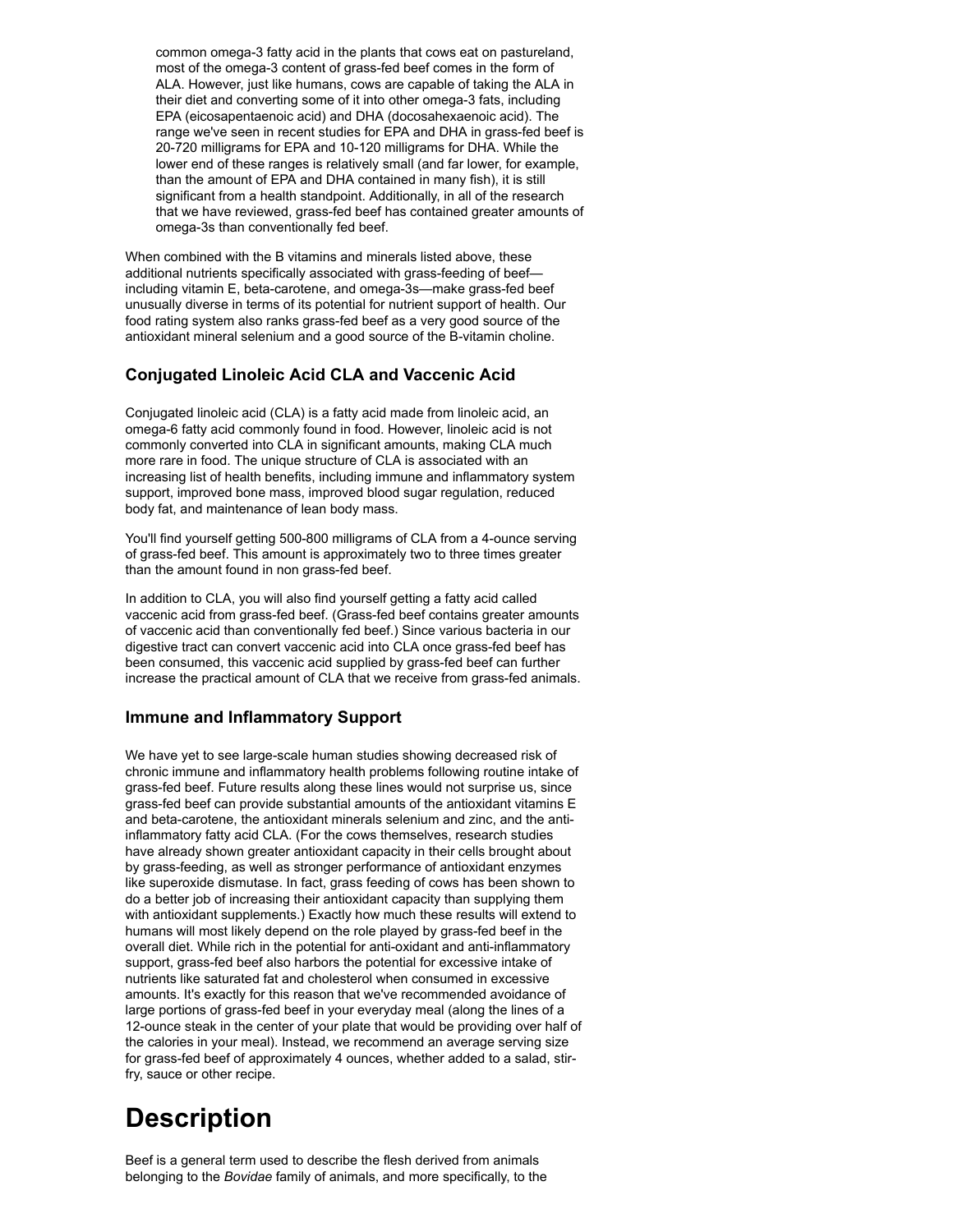genus called *Bos*. This *Bos* category includes the species *Bos Taurus* and *Bos indicus*. While people commonly use the word "cow" to refer to this group of animals as a whole (a practice that we have also adopted throughout our website), the word "cow" is used in a more much specific way within the beef industry. Within this industry, "cow beef" is just one type of beef. Here are the four basic types of beef found in today's marketplace.

- Cow Beef: beef obtained from a mature female who had already calved at least once
- Heifer Beef: beef obtained from a mature female who had never calved
- Steer Beef: beef obtained from a mature male who had been castrated before the ability to reproduce
- Bull Beef: beef obtained from a mature uncastrated male who was old enough to reproduce

Not typically found in the marketplace is "stag beef" (beef obtained from a mature male who had been castrated after the ability to reproduce).

There are over 800 different breeds of beef cows. Some of the most common are Angus, Aberdeen Angus, Beefmaster, Brahman (Zebu), Hereford, (Whiteface), Jersey, Santa Gertrudis, Shortghorn, and Texas Longhorn.

Among all 97.8 million cows in the U.S., about 9.3 million are dairy cows. The total cow population also includes 30.5 million beef cows (in the strict sense of mature females who have calved), 14 million beef steers (mature males castrated before the ability to reproduce), 15.7 million beef heifers (mature females who have never calved), and 26.5 million calves.

Beef is available in a wide variety of cuts that can fulfill many different recipe needs. The different cuts range in texture and tenderness as well as in fat content. The leanest cuts of beef are taken from the back leg bone, called the round bone. These include eye of round, top round, and bottom round. These cuts are the leanest (most muscular) because the cow uses its back legs as its primary means of movement. The underbelly, including rib, ribeye, spare rib, and brisket, is the site of the fattiest cuts.

The term "grass-fed" was only officially applied to beef by the U.S. Department of Agriculture's (USDA) Agricultural Marketing Service (AMS) in 2007. Producers of grass-fed beef are not required to comply with the USDA standards, unless they want to display the USDA grass-fed shield on their product labeling.



Standards for displaying the USDA's grass-fed shield have been controversial. In order to qualify for the shield, producers of grass-fed beef only need to make continuous access to pasture available during the growing season (the period of time between average final frost and the average subsequent first frost). This guideline allows for potential confinement of grass-fed cows during the rest of the year. Producers of grass-fed beef may also display the shield while allowing their cows to consume corn, wheat, and other grains, but only if those grains are foraged and/or harvested for silage in their vegetative state before they have reached the mature seed stage of growth. Many different types of forage are permitted under the USDA labeling guidelines, including annual grasses, perennial grasses, legumes, *Brassica* vegetables, "browse" (the leaves of woody plants like shrubs) and seeds (except for the seeds of grains).

The American Grassfed Association (AGA) and The American Food Alliance (AFA) are organizations that offer alternative certification for grass-fed beef. AFA and AGA requirements for use of grass-fed labeling are stricter than USDA requirements. In particular, they require a much smaller period of confinement not to exceed 30 days per calendar year. The Food Safety and Inspection Service (FSIS) of the USDA honors both AGA and AFA grass-fed labels and automatically allows beef producers who have qualified for the AGA/AFA labels to display the USDA shield. So when you see the AGA or AFA certifications, you can also be sure that your beef meets the USDA grass-fed standards.

This is what the American Grassfed Association label looks like: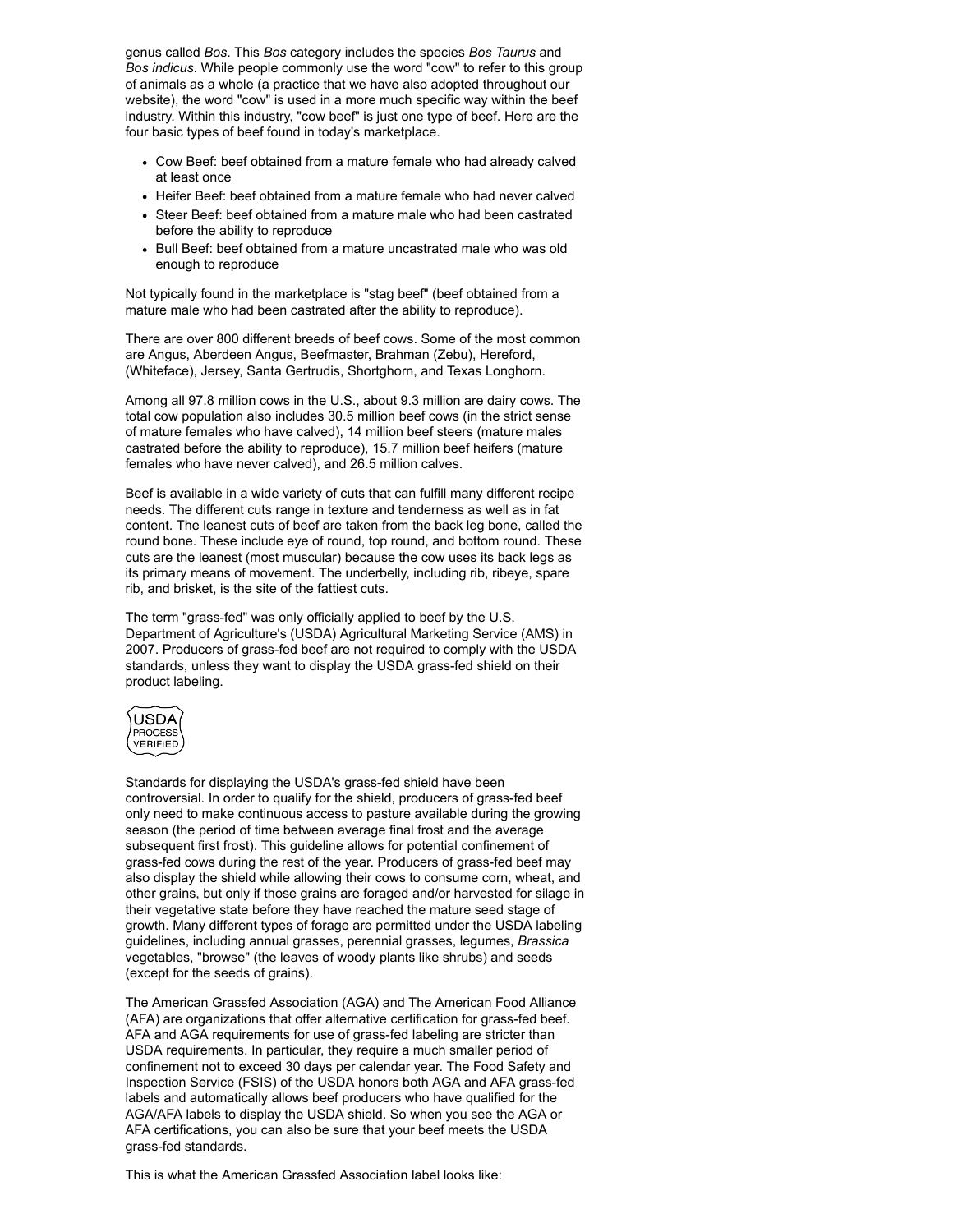

This is what the American Food Alliance label looks like:



As presented as a "BEST CHOICE" recommendation in our chart at the beginning of this food profile, we recommend that you purchase grass-fed beef that displays the USDA shield, the AGA label, the AFA label, or another grass-fed label issued by a certifying agency with similar standards for the grass-feeding of cows. One of our main reasons for this recommendation involves "finishing." We have seen many beef products that use the words "grass-fed" even though the cows involved were only "finished" on pasture. "Finished" is the term used by the beef industry for the feeding of cows during the last 2-3 months prior to slaughter. This period of time has no legal definition and can sometimes vary more widely. Prior to "finishing," a cow may have experienced little or no pasture feeding. When not at pasture, cows are typically confined to feedlots and fed a mixture of concentrates, protein supplements, silages and forages, often combined together in products called total mixed rations (TMRs). "Concentrates" are nutrient-dense composite feeds, often containing corn meal, corn gluten, barley, molasses, citrus pulp, soy protein, urea, and other components.

There is yet another reason why we recommend certified versus non-certified grass-fed beef. From our perspective, grass feeding is not simply a question of what a cow puts into his or her mouth. It's more a question about the lifestyle that is natural for cows, involving exercise and fresh air and plant food that would naturally be available in their environment. Grass-fed certifying organizations have often paid attention to these factors and have established standards that attempt address these factors in varying degrees.

## <span id="page-5-0"></span>**History**

Cows may have first been domesticated as early as 7000-8000 BC, beginning in the region of the Eastern Mediterranean around the Tigris and Euphrates Rivers which eventually came to be known as Mesopotamia. Several thousand years later, there is evidence of domestication in China, Korea, and Mongolia, as well as northern Africa. It was not only the meat, milk, and blood of cows that cultures found valuable but also their ability to serve as draft animals which could help with plowing, trampling grain, powering grind wheels, pulling logs, and transporting carts and wagons. Today, the word "oxen" is typically used to refer to castrated male cows that are used for work purposes.

Columbus brought cattle on his second voyage to North America in 1493, and it's clear that when Columbus helped found Spanish colonies in Hispaniola in the Caribbean that expanded over the next decades, cattle herds played a key role in the viability of the colonies. Cows were present in the colony of Jamestown by 1611, and many European colonists came to own cows over the course of the 17th century.

As mentioned previously, the present-day size of the cow population in the U.S. is close to 100 million, including some 60 million cows being raised for beef. Annual per person beef consumption in the U.S. peaked at 184 pounds per person (almost exactly 1/2 pound per day) in 2004 and now averages approximately 166 pounds, or about 10% less over a period of about 10 years.

## <span id="page-5-1"></span>**How to Select and Store**

When you are at the grocery store, purchase raw meats last. Since raw meats may contaminate other grocery items, keep fresh meats apart from other items. Put raw meat packages in a plastic bag, so juices won't drip onto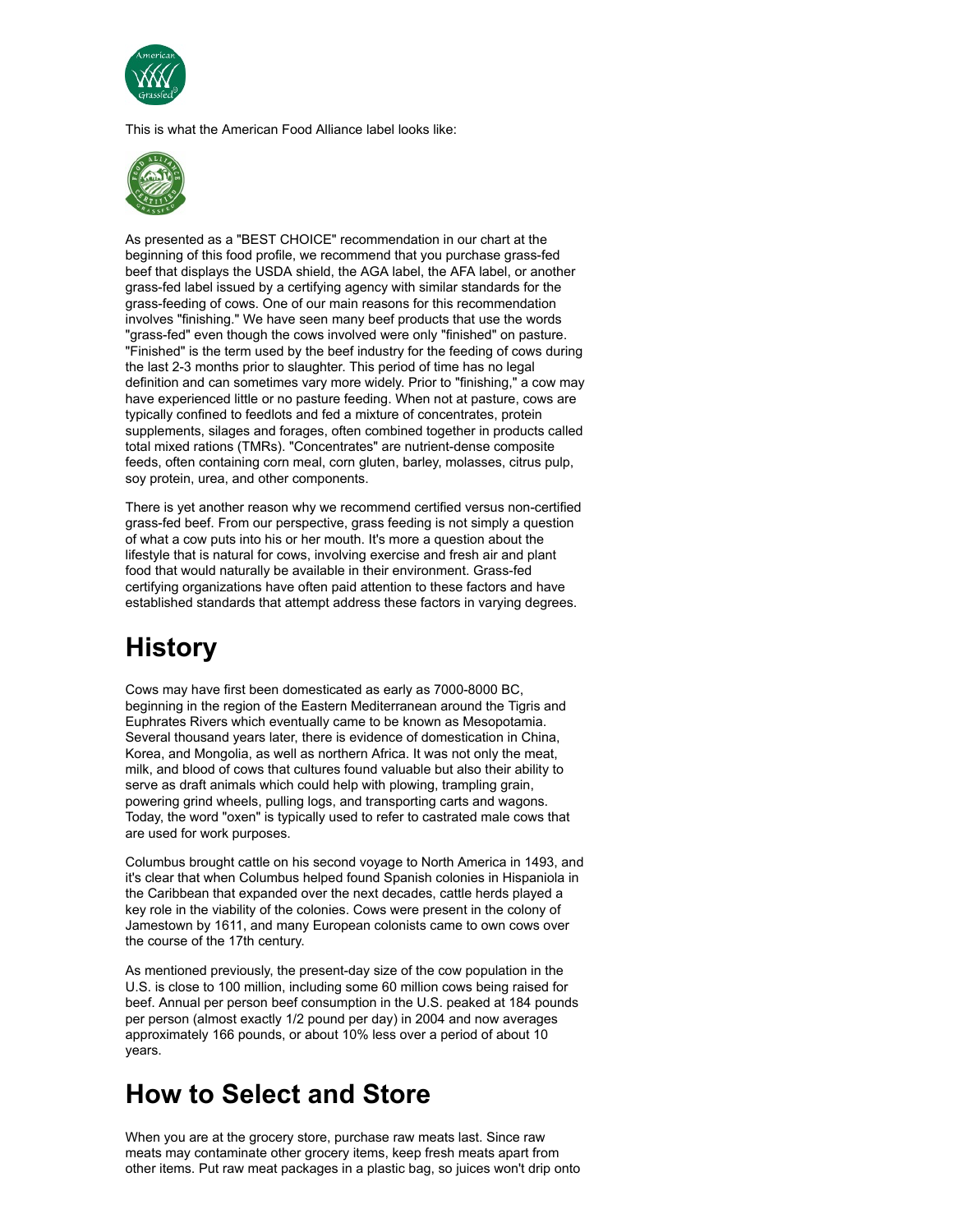other foods. If it will take you more than an hour to get home, pack raw meats in an ice chest, and keep the ice chest in the passenger area of the car during warm weather. Take meats straight home to the refrigerator or freezer.

There are a few clues you can look for that will help you choose fresher quality beef. Always examine the sell-by date on the label and choose the beef with the latest date. The muscle portion of the meat should be a red or purplish color and not brown, which is a signal that the meat has been excessively exposed to oxygen and is spoiled. Purchase beef that has the least amount of fat. As previously explained, the leanest cuts of beef are taken from the back leg bone, called the round bone. These include eye of round, top round, and bottom round. These cuts are the leanest (most muscular) because the cow uses its back legs as its primary means of movement. The round is your best cut for lean, low-fat beef. Other lean cuts of beef include strip steak and flank steak. While some website include sirloin and T-bone in the lean cut category, these cuts are usually about 30-50% higher in total fat.

If you are purchasing ground beef, you are most likely to find labeling that reads, "Fat not to exceed 15%" or a similar statement with a different percentage, for example "12%" or "10%" or in some rare cases "5%." Percent fat labels are both confusing and misleading, because these percentages do *not* refer to percent of calories but to percent of the product by weight.

Ground beef that is 15% fat by weight is actually 55% fat in terms of calories, and ground beef that is 10% fat by weight gets 44% of its calories from fat. Both types of ground beef exceed the fat content that we recommend. Please note that 5% ground beef brings the percent fat from calories down to approximately 25%, and that's a level makes sense to us.

Unfortunately, however, we almost never see ground beef in groceries that is labeled "Fat not to exceed 5%." For this reason, we recommend taking a lean cut of pre-packaged beef with the amount you wish to purchase from the meat section, bringing it to the in-store butcher, and requesting that it be ground for you. (Remember that lean cuts include top round, bottom round, eye of round, strip, and flank.) Alternatively, you could ask an in-store butcher to grind up whatever amount of lean beef you want from beef that has yet to be packaged and displayed for purchase.

Whenever possible, we recommend that you purchase not only certified grass-fed beef, but also certified organic beef. Certified organic beef is much less likely to expose you to unwanted pesticide, antibiotic, or hormone residues and it is also illegal for certified organic beef to have been genetically modified or irradiated.

Since beef is highly perishable, it should always be kept at cold temperatures, either refrigerated or frozen. Refrigerate the beef in the original store packaging, if it is still intact and secure, as this will reduce the amount of handling involved. Length of storage varies with the cut of beef as larger pieces will have a longer shelf life than pieces with increased surface area. Ground beef will keep for about one to two days, steaks for two to three days, and roasts for three to four days.

If you have more beef than you can use within this period of time, you can freeze it in a cold temperature freezer. Using freezer paper, wrap the beef carefully so that it is as tightly packaged as possible. Ground beef should be able to keep for two to three months, while steaks should keep for about six months.

### <span id="page-6-0"></span>**Tips for Preparing and Cooking**

Special safety precautions are important when handling beef. However, the following recommendations should be used as guidelines when handling any animal flesh involved in a meal.

Always wash your hands thoroughly with hot soapy water before preparing foods and after handling raw beef. Don't let raw meat or juices touch ready-togo foods, either in the refrigerator or during preparation. Don't put cooked foods on the same plate that held raw beef. Always wash utensils that have touched raw meat with hot, soapy water before using them for cooked meats. Wash counters, cutting boards, and other surfaces raw meats have touched.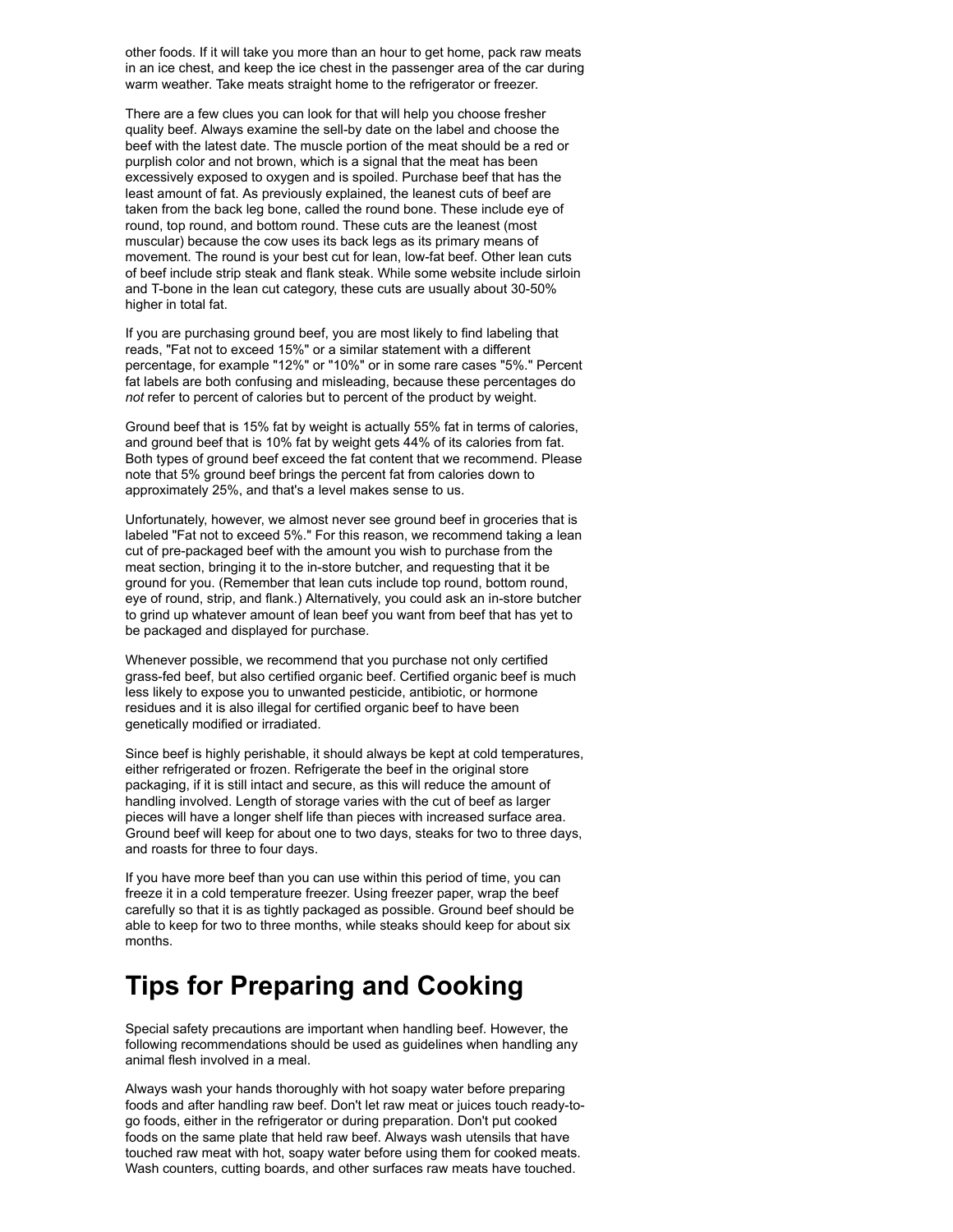These surfaces may be sanitized by cleaning with a solution of 1 teaspoon chlorine bleach per quart of water.

Thaw uncooked frozen beef in the refrigerator or in cold water. Never thaw beef at room temperature. Thawing by refrigeration requires planning ahead and most likely allowing a 24-hour thawing period. After defrosting raw beef by this method, it will be safe in the refrigerator for up to five days before cooking.

To thaw beef in cold water, leave the beef in its original wrapping or place it in a watertight plastic bag. Change the water every 30 minutes.

Marinate beef in the refrigerator, not on the counter. Discard the marinade after use because it contains raw juices, which may harbor bacteria. If you want to use the marinade as a dip or sauce, reserve a portion before adding raw food.

Never brown or partially cook beef, then refrigerate and finish cooking later because any bacteria present will not have been destroyed.

Using a thermometer is the only reliable way to ensure safety and to determine the "doneness" of beef and most other foods. To be safe, a product must be cooked to an internal temperature high enough to destroy any harmful bacteria that may have been in the food. Many food handlers believe that visible indicators, such as color changes in the food, can be relied on to determine whether foods have been cooked long enough to ensure bacterial destruction. However, recent research has shown that color and texture indicators are not reliable.

When cooking whole cuts or parts of beef, the thermometer should be inserted into the thickest part of the meat, away from the bone, fat and gristle. The thermometer may be inserted sideways if necessary.

Whole Muscle Meats: The USDA recommends cooking to a minimum internal temperature of 160°F (72°C) for medium-cooked whole cuts of fresh beef and 170°F (77°C) for well-done cuts.

Ground Beef: Ground beef must be cooked thoroughly to kill harmful bacteria. Unlike whole muscle meat, whose interior meat is sterile, the grinding process exposes the interior meat in ground beef to bacteria, which may be on the surface, in the air, on equipment, or on people's hands. To kill these bacteria, food safety experts have one major rule of thumb—cook ground beef to at least 160°F (72°C). This step, while very simple, offers the best protection that consumers can have for serving ground beef products safely.

## <span id="page-7-0"></span>**How to Enjoy**

### **A Few Quick Serving Ideas**

- [Healthy](http://www.whfoods.com/genpage.php?tname=preptip&dbid=8) sauté thin slices of steak with onions, garlic, fresh basil, lemongrass and chili peppers for a southeast Asian inspired meal.
- Add 2-4 ounces of grass-fed ground beef to tomato sauce and serve over pasta.

## <span id="page-7-1"></span>**Individual Concerns**

#### **Risk of Contamination**

Over the past 15 years, over 250 million pounds of beef have been recalled for contamination reasons by food companies and meat packers across the United States. The largest single recall affected more than 10,000 supermarkets, restaurants, retailers, school districts, and other establishments. Well-known companies like ConAgra have been involved in some of the largest recalls. Several hundred cases of illness and seven deaths were documented over this time period in association with contaminated beef.

By far the most problematic of the beef contaminants has been the bacterium *E. coli 0157:H7*. Seven different strains of *E.coli* have been involved in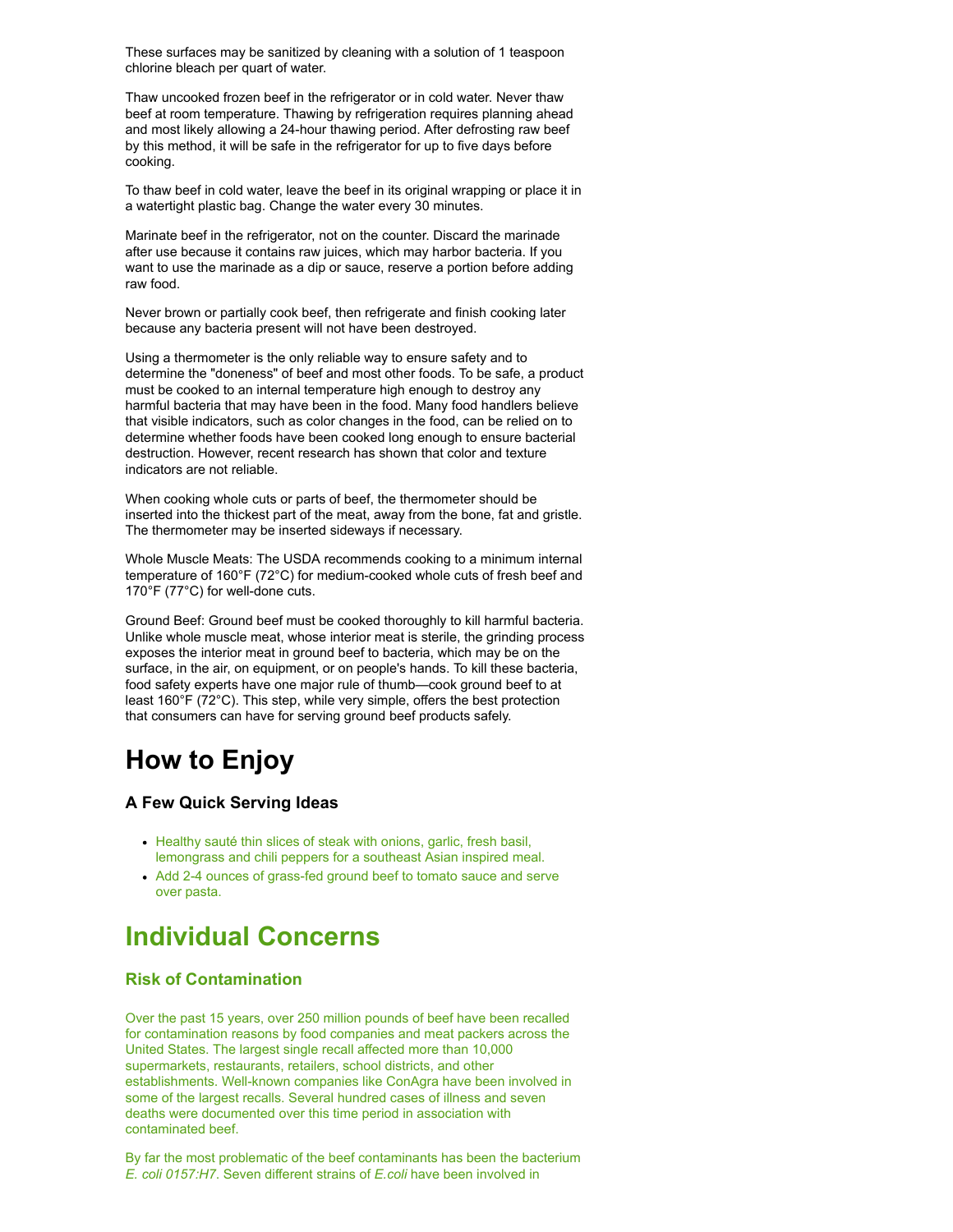contamination problems (including EPEC, ETEC, EIEC, EAEC, VTEC, DAEC, and NTEC). Contamination has been detected in a variety of different settings, including pre-slaughter, processing and packing, distribution, retail handling, retail cooking, and home storage. One recent study has predicted that over 99% of all beef contamination could be prevented by a combination of comprehensive and aggressive sanitation steps during all stages of the beef production process. These sanitation steps would include more effective use of vaccines, antibiotics, and probiotics prior to slaughter; more consistent use of carcass washes, acid spray chill, and steam pasteurization during processing; improved freezing and chilling during packing and distribution; improved consumer handling and storing post-purchase; and better cooking temperature control in homes and restaurants. However, these preprocessing, processing, and post-processing steps do not adequately address contamination problems in the minds of many experts familiar with beef industry practices. In their view, contamination with micro-organisms like *E. coli* is inextricably tied to the unnatural habitat and lifestyle in which beef cattle are required to participate.

### **Irradiation of Beef**

The U.S. Food and Drug Administration (FDA) first approved irradiation of beef in December 1997 following problematic recall of 25 million pounds of beef processed through the Columbus, Nebraska beef packing plant owned by the Hudson Foods Company in Rogers, Arkansas. The beef had become contaminated with *E. coli 0157:H7*. (The Nebraska packing plant had originally been established to supply beef exclusively for Burger King restaurants beginning in 1995.) Irradiation of beef effectively kills microorganisms (including *E. coli 0157:H7*) that may be present in the beef. Raw beef is typically passed along a conveyor belt and very briefly exposed to gamma irradiation from in the range of 4.5-7.0kGy. While radioactive isotopes of cobalt-60 or cesium-137 have traditionally been used as sources of irradiation, electron beam irradiation and x-ray irradiation are also possible. In practice, few facilities in the U.S. commonly irradiate large amounts of beef, and approximately 5-10% of all U.S. beef is currently irradiated. When prepackaged and sold by retail groceries, irradiated beef is required by the FDA to carry a label that includes this radura symbol.



Like contamination with micro-organisms like *E. coli* , many experts who are knowledgeable about the beef industry question the appropriateness of irradiation from radioactive isotopes, electron beams or x-rays as a solution to problems with beef contamination problems. In their view, potentially contaminated beef should be removed from the marketplace rather than irradiated for future consumption.

#### **Excessive Greenhouse Gases Released During Beef Production**

The potential contribution of commercial beef production to global warming is a further concern for many individuals who try to evaluate the appropriateness of beef in their diet. Manure from commercial beef feedlots is a primary contributor to release of methane gas into the atmosphere from the agricultural sector of the U.S. economy, and along with carbon dioxide and nitrous oxide, methane gas is one of the primary problematic greenhouse gases (GHGs) that has been increasing at an unhealthy rate in the earth's atmosphere. Nitrous oxide is a second GHG that has been tracked to commercial beef production due to heavy use of nitrogen-containing fertilizers used in the production of feedstuffs for beef cattle. One of the reasons we recommend grass-fed beef involves the ability of grass feeding to help offset GHG release by reducing atmosphere carbon dioxide. (When pastures are filled with green plants, these plants can take in significant amounts of atmospheric carbon dioxide and help lower the level of this GHG in the environment.)

### <span id="page-8-0"></span>**Nutritional Profile**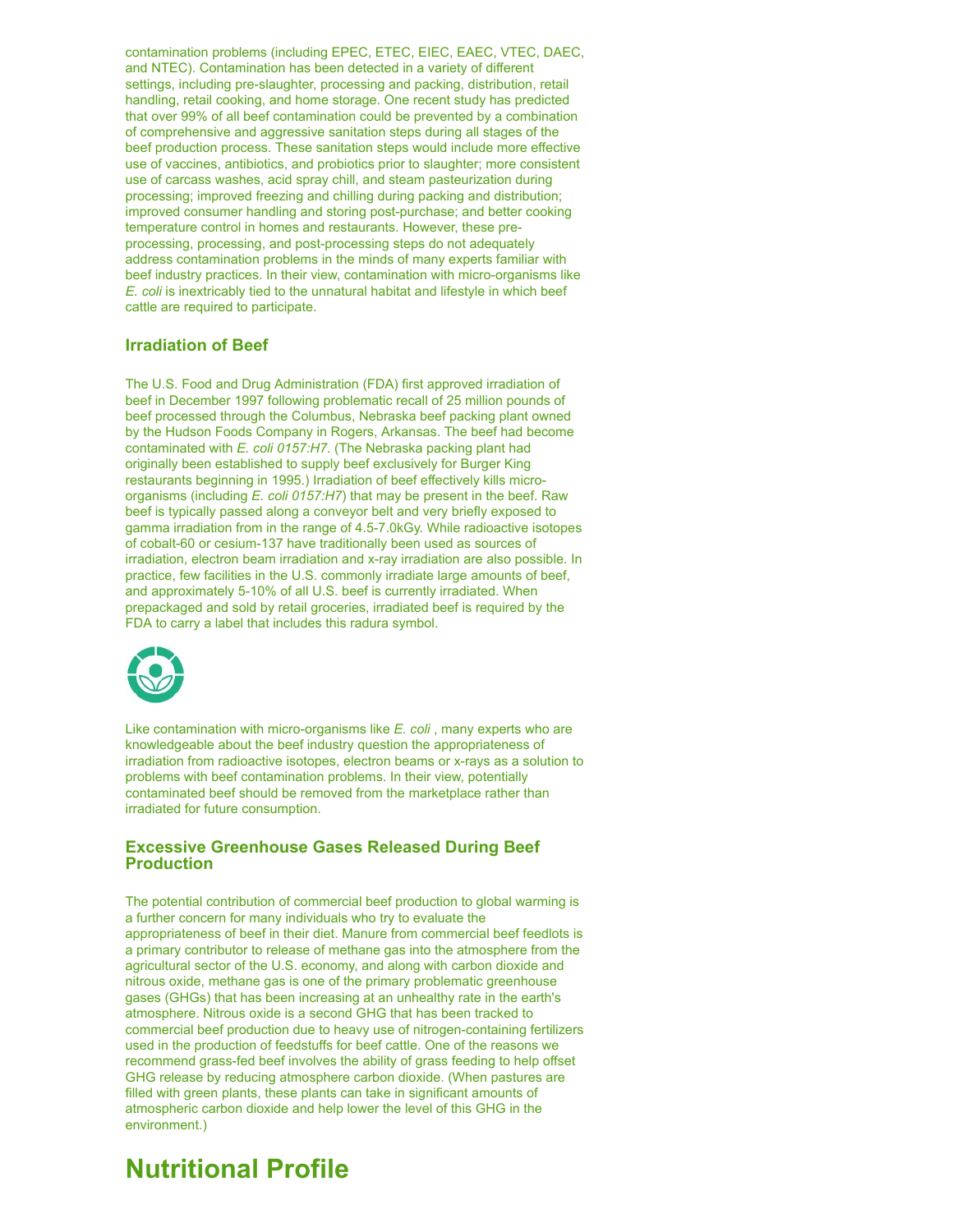Beef is an excellent source of vitamin B12 and very good source of protein, niacin, vitamin B6, selenium, zinc and phosphorus. It is also a good source of choline, pantothenic acid, iron, potassium and vitamin B2.

## **Introduction to Food Rating System Chart**

In order to better help you identify foods that feature a high concentration of nutrients for the calories they contain, we created a Food Rating System. This system allows us to highlight the foods that are especially rich in particular nutrients. The following chart shows the nutrients for which this food is either an excellent, very good, or good source (below the chart you will find a table that explains these qualifications). If a nutrient is not listed in the chart, it does not necessarily mean that the food doesn't contain it. It simply means that the nutrient is not provided in a sufficient amount or concentration to meet our rating criteria. (To view this food's in-depth nutritional profile that includes values for dozens of nutrients - not just the ones rated as excellent, very good, or good - please use the link below the chart.) To read this chart accurately, you'll need to glance up in the top left corner where you will find the name of the food and the serving size we used to calculate the food's nutrient composition. This serving size will tell you how much of the food you need to eat to obtain the amount of nutrients found in the chart. Now, returning to the chart itself, you can look next to the nutrient name in order to find the nutrient amount it offers, the percent Daily Value (DV%) that this amount represents, the nutrient density that we calculated for this food and nutrient, and the rating we established in our rating system. For most of our nutrient ratings, we adopted the government standards for food labeling that are found in the U.S. Food and Drug Administration's "Reference Values for Nutrition Labeling." Read more [background](http://www.whfoods.com/genpage.php?tname=faq&dbid=22) information and details of our rating system.

| Beef, grass-fed, strip steak, cooked<br>Calories: 175<br>4.00 oz<br>GI: very low<br>113.40 grams |                    |                                                 |                                               |                            |                                                  |  |
|--------------------------------------------------------------------------------------------------|--------------------|-------------------------------------------------|-----------------------------------------------|----------------------------|--------------------------------------------------|--|
| <b>Nutrient</b>                                                                                  | <b>Amount</b>      |                                                 | <b>DRI/DV</b><br>(%)                          | <b>Nutrient</b><br>Density | <b>World's Healthiest</b><br><b>Foods Rating</b> |  |
| vitamin B12                                                                                      | $1.44 \text{ mcq}$ |                                                 | 60                                            | 6.2                        | very good                                        |  |
| protein                                                                                          | 26.16 g            |                                                 | 52                                            | 5.4                        | very good                                        |  |
| vitamin B3                                                                                       | 7.60 mg            |                                                 | 48                                            | 4.9                        | very good                                        |  |
| omega-3 fats                                                                                     | 1.10 g             |                                                 | 46                                            | 4.7                        | very good                                        |  |
| vitamin B6                                                                                       | $0.74$ mg          |                                                 | 44                                            | 4.5                        | very good                                        |  |
| selenium                                                                                         | 23.93 mcg          |                                                 | 44                                            | 4.5                        | very good                                        |  |
| zinc                                                                                             | 4.09 mg            |                                                 | 37                                            | 3.8                        | very good                                        |  |
| phosphorus                                                                                       | 240.40 mg          |                                                 | 34                                            | 3.5                        | very good                                        |  |
| choline                                                                                          | 73.82 mg           |                                                 | 17                                            | 1.8                        | good                                             |  |
| pantothenic acid                                                                                 | $0.77$ mg          |                                                 | 15                                            | 1.6                        | qood                                             |  |
| <b>World's Healthiest</b><br><b>Foods Rating</b>                                                 |                    |                                                 | Rule                                          |                            |                                                  |  |
| excellent                                                                                        |                    | DRI/DV>=75% OR<br>Density>=7.6 AND DRI/DV>=10%  |                                               |                            |                                                  |  |
| very good                                                                                        |                    |                                                 | DRI/DV>=50% OR<br>Density>=3.4 AND DRI/DV>=5% |                            |                                                  |  |
| good                                                                                             |                    | DRI/DV>=25% OR<br>Density>=1.5 AND DRI/DV>=2.5% |                                               |                            |                                                  |  |

## **In-Depth Nutritional Profile**

In addition to the nutrients highlighted in our ratings chart, here is an in-depth nutritional profile for Beef, grass-fed. This profile includes information on a full array of nutrients, including carbohydrates, sugar, soluble and insoluble fiber, sodium, vitamins, minerals, fatty acids, amino acids and more.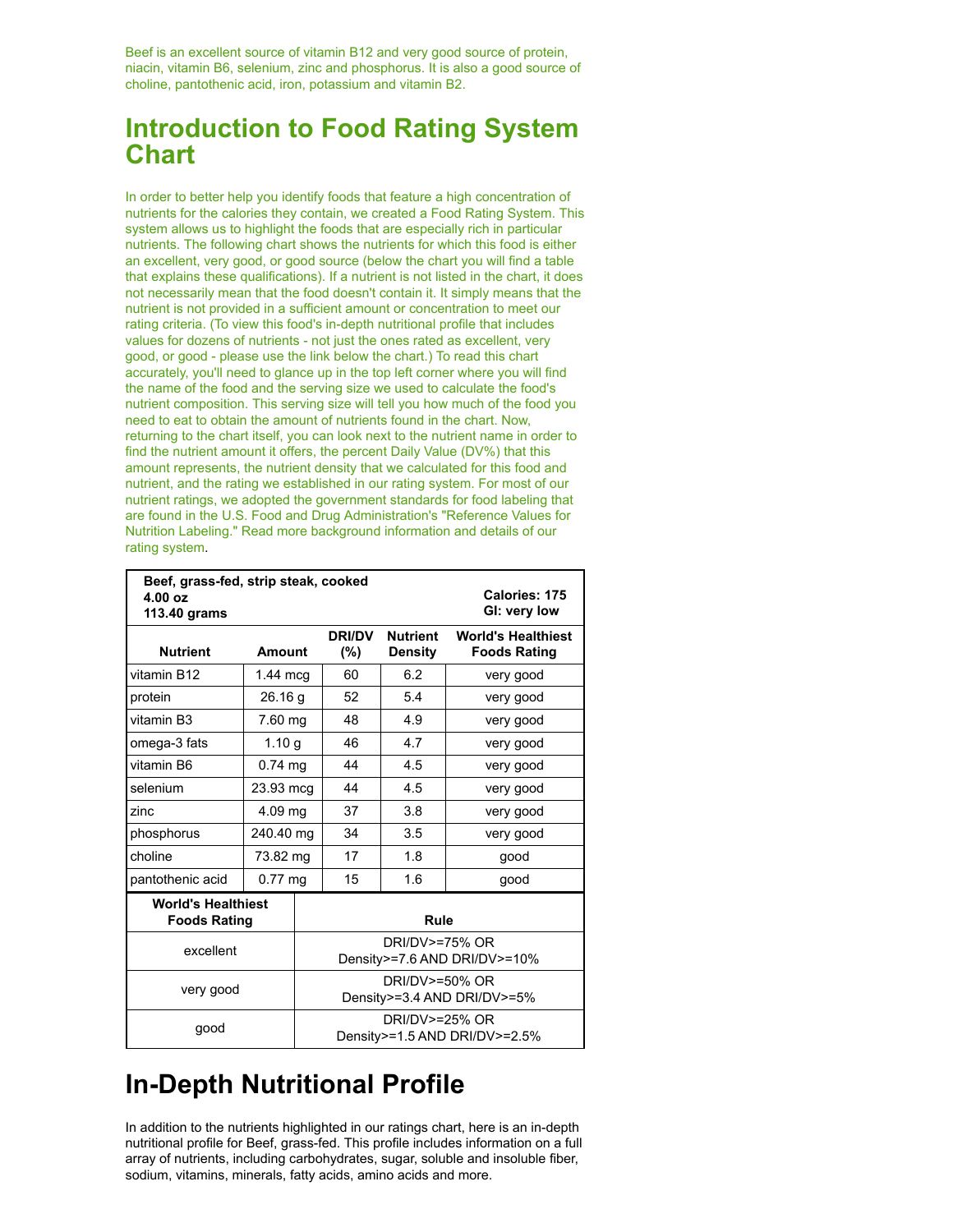| 4.00 oz                                                |                   | GI: very low            |
|--------------------------------------------------------|-------------------|-------------------------|
| (113.40 g)<br><b>BASIC MACRONUTRIENTS AND CALORIES</b> |                   |                         |
| nutrient                                               | amount            | <b>DRI/DV</b><br>$(\%)$ |
| Protein                                                | 26.16 g           | 52                      |
| Carbohydrates                                          | 0.00 <sub>g</sub> | $\Omega$                |
| Fat - total                                            | 8.10 <sub>g</sub> | 10                      |
| <b>Dietary Fiber</b>                                   | 0.00 <sub>g</sub> | $\Omega$                |
| Calories                                               | 175.00            | 10                      |
| <b>MACRONUTRIENT AND CALORIE DETAIL</b>                |                   |                         |
| nutrient                                               | amount            | <b>DRI/DV</b><br>$(\%)$ |
| Carbohydrate:                                          |                   |                         |
| Starch                                                 | 0.00 g            |                         |
| <b>Total Sugars</b>                                    | 0.00 g            |                         |
| Monosaccharides                                        | 0.00 g            |                         |
| Fructose                                               | 0.00 g            |                         |
| Glucose                                                | 0.00 g            |                         |
| Galactose                                              | 0.00 <sub>g</sub> |                         |
| <b>Disaccharides</b>                                   | 0.00 g            |                         |
| Lactose                                                | 0.00 <sub>g</sub> |                         |
| Maltose                                                | 0.00 <sub>g</sub> |                         |
| Sucrose                                                | 0.00 <sub>g</sub> |                         |
| Soluble Fiber                                          | 0.00 <sub>g</sub> |                         |
| Insoluble Fiber                                        | 0.00 g            |                         |
| Other Carbohydrates                                    | 0.00 <sub>g</sub> |                         |
| Fat:                                                   |                   |                         |
| Monounsaturated Fat                                    | 2.80 <sub>g</sub> |                         |
| Polyunsaturated Fat                                    | 2.50g             |                         |
| Saturated Fat                                          | 2.80 <sub>g</sub> |                         |
| <b>Trans Fat</b>                                       | 0.13 <sub>g</sub> |                         |
| Calories from Fat                                      | 72.90             |                         |
| <b>Calories from Saturated Fat</b>                     | 25.20             |                         |
| Calories from Trans Fat                                | 1.15              |                         |
| Cholesterol                                            | 74.00 mg          |                         |
| Water                                                  | 83.26 g           |                         |
| <b>MICRONUTRIENTS</b>                                  |                   |                         |
| nutrient                                               | amount            | <b>DRI/DV</b><br>$(\%)$ |
| Vitamins                                               |                   |                         |
| Water-Soluble Vitamins                                 |                   |                         |
| <b>B-Complex Vitamins</b>                              |                   |                         |
| Vitamin B1                                             | $0.06$ mg         | 5                       |
| Vitamin B2                                             | $0.14$ mg         | 11                      |
| Vitamin B3                                             | 7.60 mg           | 48                      |
| Vitamin B3 (Niacin Equivalents)                        | 7.60 mg           |                         |
| Vitamin B6                                             | $0.74$ mg         | 44                      |
| Vitamin B12                                            | $1.44$ mcg        | 60                      |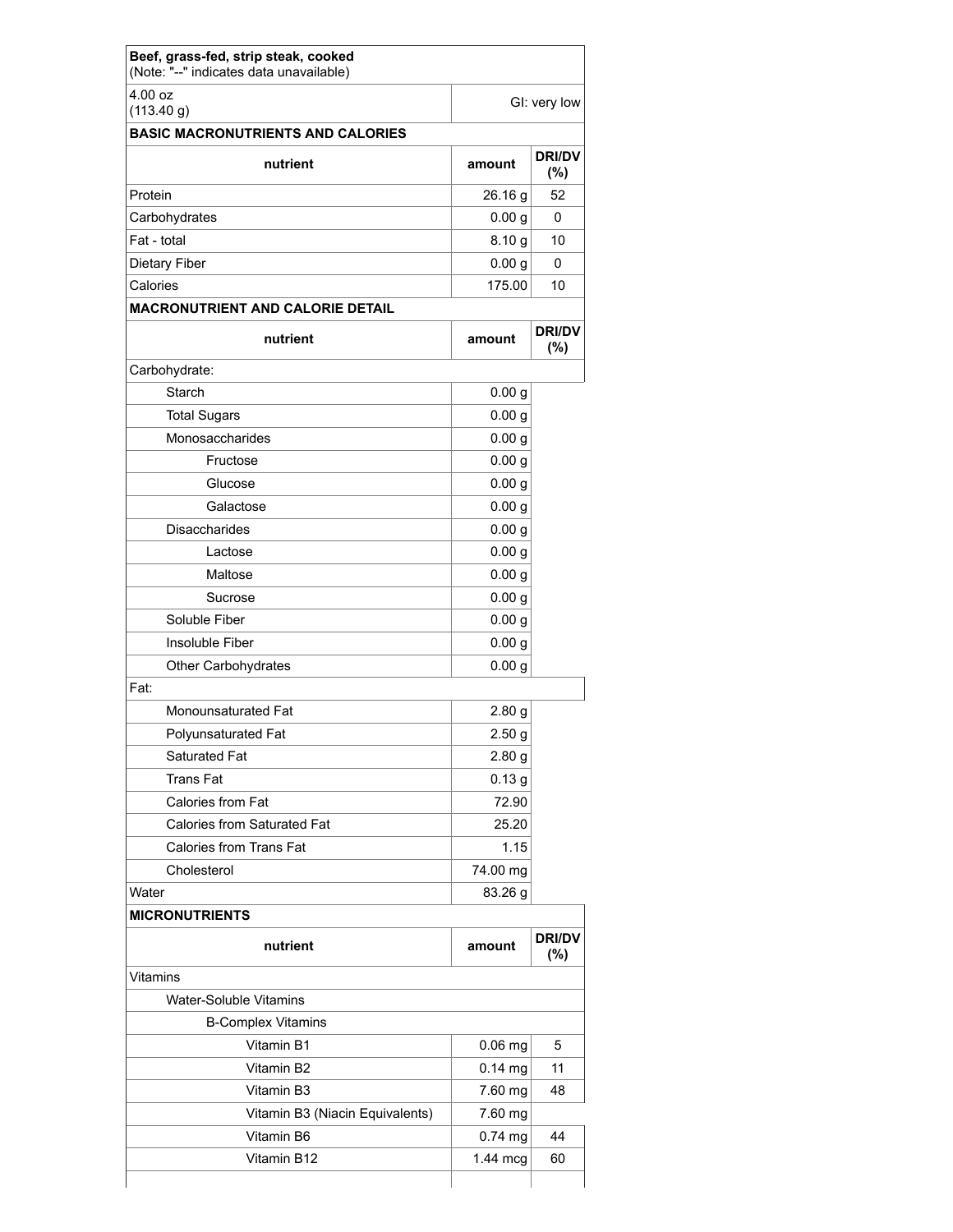| Choline<br>17<br>73.82 mg<br>Folate<br>14.74 mcg<br>4<br>Folate (DFE)<br>14.74 mcg<br>Folate (food)<br>14.74 mcg<br>Pantothenic Acid<br>$0.77$ mg<br>15<br>Vitamin C<br>$0.00$ mg<br>0<br><b>Fat-Soluble Vitamins</b><br>Vitamin A (Retinoids and Carotenoids)<br>Vitamin A International Units (IU)<br>85.00 IU<br>Vitamin A mcg Retinol Activity<br>4.25 mcg<br>0<br>Equivalents (RAE)<br>(RAE)<br>Vitamin A mcg Retinol<br>8.50 mcg<br>Equivalents (RE)<br>(RE)<br>Retinol mcg Retinol Equivalents<br>$0.00$ mcg<br>(RE)<br>(RE)<br>Carotenoid mcg Retinol<br>8.50 mcg<br>Equivalents (RE)<br>(RE) |
|-------------------------------------------------------------------------------------------------------------------------------------------------------------------------------------------------------------------------------------------------------------------------------------------------------------------------------------------------------------------------------------------------------------------------------------------------------------------------------------------------------------------------------------------------------------------------------------------------------|
|                                                                                                                                                                                                                                                                                                                                                                                                                                                                                                                                                                                                       |
|                                                                                                                                                                                                                                                                                                                                                                                                                                                                                                                                                                                                       |
|                                                                                                                                                                                                                                                                                                                                                                                                                                                                                                                                                                                                       |
|                                                                                                                                                                                                                                                                                                                                                                                                                                                                                                                                                                                                       |
|                                                                                                                                                                                                                                                                                                                                                                                                                                                                                                                                                                                                       |
|                                                                                                                                                                                                                                                                                                                                                                                                                                                                                                                                                                                                       |
|                                                                                                                                                                                                                                                                                                                                                                                                                                                                                                                                                                                                       |
|                                                                                                                                                                                                                                                                                                                                                                                                                                                                                                                                                                                                       |
|                                                                                                                                                                                                                                                                                                                                                                                                                                                                                                                                                                                                       |
|                                                                                                                                                                                                                                                                                                                                                                                                                                                                                                                                                                                                       |
|                                                                                                                                                                                                                                                                                                                                                                                                                                                                                                                                                                                                       |
|                                                                                                                                                                                                                                                                                                                                                                                                                                                                                                                                                                                                       |
|                                                                                                                                                                                                                                                                                                                                                                                                                                                                                                                                                                                                       |
| Alpha-Carotene<br>$0.00$ mcg                                                                                                                                                                                                                                                                                                                                                                                                                                                                                                                                                                          |
| Beta-Carotene<br>51.00 mcg                                                                                                                                                                                                                                                                                                                                                                                                                                                                                                                                                                            |
| Beta-Carotene Equivalents<br>8.50 mcg                                                                                                                                                                                                                                                                                                                                                                                                                                                                                                                                                                 |
| Cryptoxanthin<br>$0.00$ mcg                                                                                                                                                                                                                                                                                                                                                                                                                                                                                                                                                                           |
| Lutein and Zeaxanthin<br>14.70 mcg                                                                                                                                                                                                                                                                                                                                                                                                                                                                                                                                                                    |
| $0.00$ mcg<br>Lycopene                                                                                                                                                                                                                                                                                                                                                                                                                                                                                                                                                                                |
| Vitamin D                                                                                                                                                                                                                                                                                                                                                                                                                                                                                                                                                                                             |
| -- IU<br>Vitamin D International Units (IU)                                                                                                                                                                                                                                                                                                                                                                                                                                                                                                                                                           |
| Vitamin D mcg<br>-- mcg                                                                                                                                                                                                                                                                                                                                                                                                                                                                                                                                                                               |
| Vitamin E                                                                                                                                                                                                                                                                                                                                                                                                                                                                                                                                                                                             |
| Vitamin E mg Alpha-Tocopherol<br>$0.25$ mg<br>2<br>Equivalents (ATE)<br>(ATE)                                                                                                                                                                                                                                                                                                                                                                                                                                                                                                                         |
| Vitamin E International Units (IU)<br>0.37 IU                                                                                                                                                                                                                                                                                                                                                                                                                                                                                                                                                         |
| Vitamin E mg<br>$0.25$ mg                                                                                                                                                                                                                                                                                                                                                                                                                                                                                                                                                                             |
| Vitamin K<br>1<br>$1.02$ mcg                                                                                                                                                                                                                                                                                                                                                                                                                                                                                                                                                                          |
|                                                                                                                                                                                                                                                                                                                                                                                                                                                                                                                                                                                                       |
| <b>Minerals</b>                                                                                                                                                                                                                                                                                                                                                                                                                                                                                                                                                                                       |
| <b>DRI/DV</b><br>nutrient<br>amount<br>(%)                                                                                                                                                                                                                                                                                                                                                                                                                                                                                                                                                            |
| Boron<br>-- mcg                                                                                                                                                                                                                                                                                                                                                                                                                                                                                                                                                                                       |
| Calcium<br>1<br>$10.21$ mg                                                                                                                                                                                                                                                                                                                                                                                                                                                                                                                                                                            |
| Chloride<br>-- mg                                                                                                                                                                                                                                                                                                                                                                                                                                                                                                                                                                                     |
| Chromium<br>$-$ mcg<br>--                                                                                                                                                                                                                                                                                                                                                                                                                                                                                                                                                                             |
| Copper<br>$0.08$ mg<br>9                                                                                                                                                                                                                                                                                                                                                                                                                                                                                                                                                                              |
| Fluoride<br>$-$ mg<br>--                                                                                                                                                                                                                                                                                                                                                                                                                                                                                                                                                                              |
| lodine<br>$-$ mcg<br>$\overline{a}$                                                                                                                                                                                                                                                                                                                                                                                                                                                                                                                                                                   |
| 2.04 mg<br>Iron<br>11                                                                                                                                                                                                                                                                                                                                                                                                                                                                                                                                                                                 |
| Magnesium<br>26.08 mg<br>6                                                                                                                                                                                                                                                                                                                                                                                                                                                                                                                                                                            |
| $0.01$ mg<br>Manganese<br>0                                                                                                                                                                                                                                                                                                                                                                                                                                                                                                                                                                           |
| Molybdenum<br>$-$ mcg                                                                                                                                                                                                                                                                                                                                                                                                                                                                                                                                                                                 |
| 240.40 mg<br>Phosphorus<br>34                                                                                                                                                                                                                                                                                                                                                                                                                                                                                                                                                                         |
| Potassium<br>387.82 mg<br>8                                                                                                                                                                                                                                                                                                                                                                                                                                                                                                                                                                           |
| Selenium<br>44<br>23.93 mcg                                                                                                                                                                                                                                                                                                                                                                                                                                                                                                                                                                           |
| Sodium<br>62.37 mg<br>4                                                                                                                                                                                                                                                                                                                                                                                                                                                                                                                                                                               |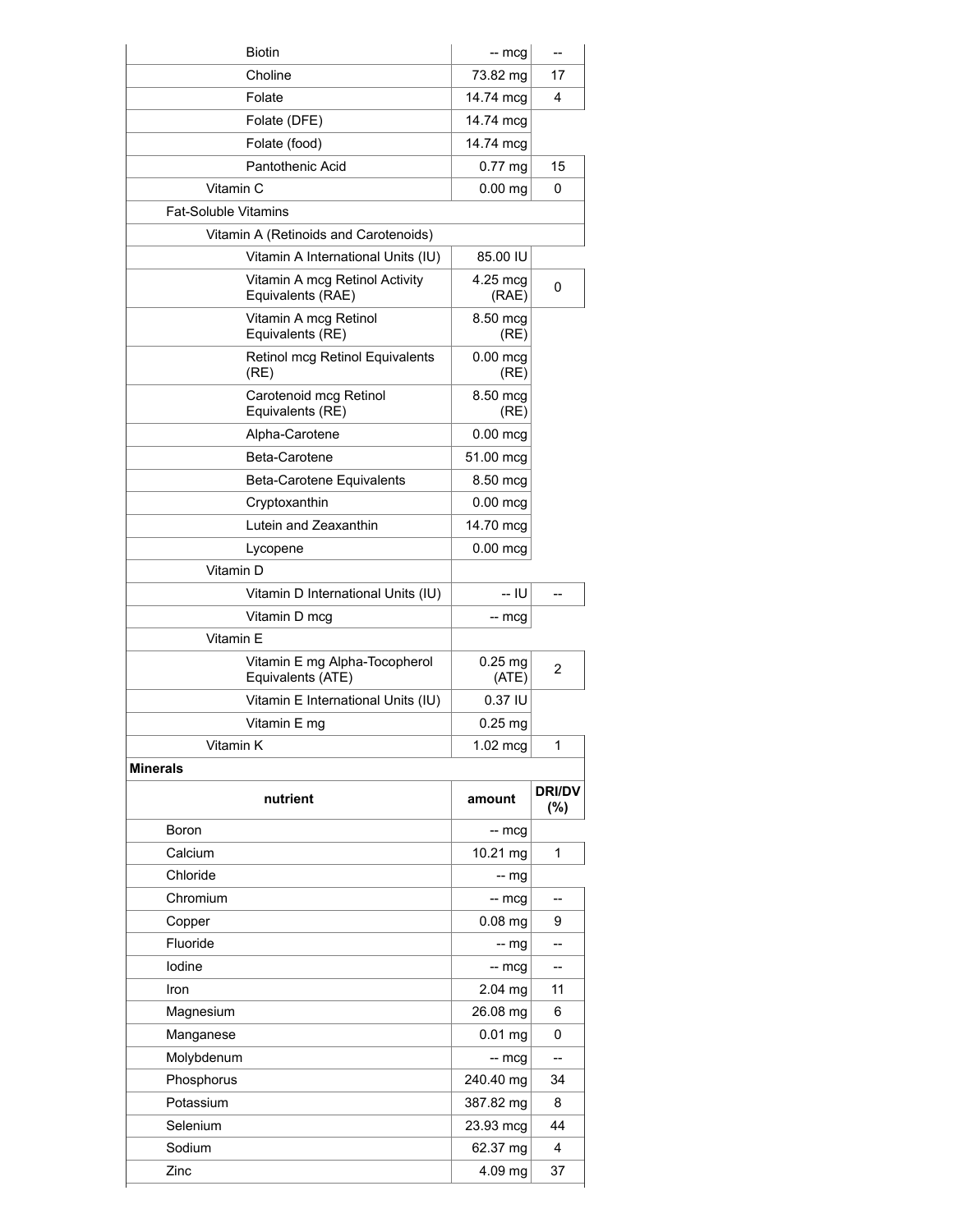| nutrient                       | amount            | <b>DRI/DV</b><br>$(\%)$ |
|--------------------------------|-------------------|-------------------------|
| Omega-3 Fatty Acids            | 1.10 <sub>g</sub> | 46                      |
| Omega-6 Fatty Acids            | 1.50 g            |                         |
| <b>Monounsaturated Fats</b>    |                   |                         |
| 14:1 Myristoleic               | 0.01 <sub>g</sub> |                         |
| 15:1 Pentadecenoic             | 0.00 <sub>g</sub> |                         |
| 16:1 Palmitol                  | 0.08 <sub>g</sub> |                         |
| 17:1 Heptadecenoic             | 0.00 <sub>g</sub> |                         |
| 18:1 Oleic                     | 1.03 <sub>g</sub> |                         |
| 20:1 Eicosenoic                | 0.00 <sub>g</sub> |                         |
| 22:1 Erucic                    | 0.00 <sub>g</sub> |                         |
| 24:1 Nervonic                  | 0.00 <sub>g</sub> |                         |
| Polyunsaturated Fatty Acids    |                   |                         |
| 18:2 Linoleic                  | 1.49 <sub>g</sub> |                         |
| 18:2 Conjugated Linoleic (CLA) | 2.27 <sub>g</sub> |                         |
| 18:3 Linolenic                 | 0.02 <sub>g</sub> |                         |
| 18:4 Stearidonic               | -- g              |                         |
| 20:3 Eicosatrienoic            | -- g              |                         |
| 20:4 Arachidonic               | 0.01 <sub>g</sub> |                         |
| 20:5 Eicosapentaenoic (EPA)    | 0.26 <sub>g</sub> |                         |
| 22:5 Docosapentaenoic (DPA)    | 0.00 g            |                         |
| 22:6 Docosahexaenoic (DHA)     | 0.04 <sub>g</sub> |                         |
| <b>Saturated Fatty Acids</b>   |                   |                         |
| 4:0 Butyric                    | 0.00 <sub>g</sub> |                         |
| 6:0 Caproic                    | 0.00 <sub>g</sub> |                         |
| 8:0 Caprylic                   | 0.00 <sub>g</sub> |                         |
| 10:0 Capric                    | 0.00 <sub>g</sub> |                         |
| 12:0 Lauric                    | 0.00 g            |                         |
| 14:0 Myristic                  | 0.07 g            |                         |
| 15:0 Pentadecanoic             | 0.01 <sub>g</sub> |                         |
| 16:0 Palmitic                  | 0.65 <sub>g</sub> |                         |
| 17:0 Margaric                  | 0.03 <sub>g</sub> |                         |
| 18:0 Stearic                   | 0.40 <sub>g</sub> |                         |
| 20:0 Arachidic                 | 0.00 <sub>g</sub> |                         |
| 22:0 Behenate                  | 0.00 <sub>g</sub> |                         |
| 24:0 Lignoceric                | 0.00 <sub>g</sub> |                         |
| <b>INDIVIDUAL AMINO ACIDS</b>  |                   |                         |
| nutrient                       | amount            | <b>DRI/DV</b><br>$(\%)$ |
| Alanine                        | 1.59 <sub>g</sub> |                         |
| Arginine                       | 1.69 <sub>g</sub> |                         |
| Aspartic Acid                  | 2.38 g            |                         |
| Cysteine                       | 0.33 <sub>g</sub> |                         |
| Glutamic Acid                  | 3.93 <sub>g</sub> |                         |
| Glycine                        | 1.59 <sub>g</sub> |                         |
| Histidine                      | 0.83 <sub>g</sub> |                         |
| Isoleucine                     | 1.18 <sub>g</sub> |                         |
| Leucine                        | 2.08 <sub>g</sub> |                         |
| Lysine                         | 2.21 <sub>g</sub> |                         |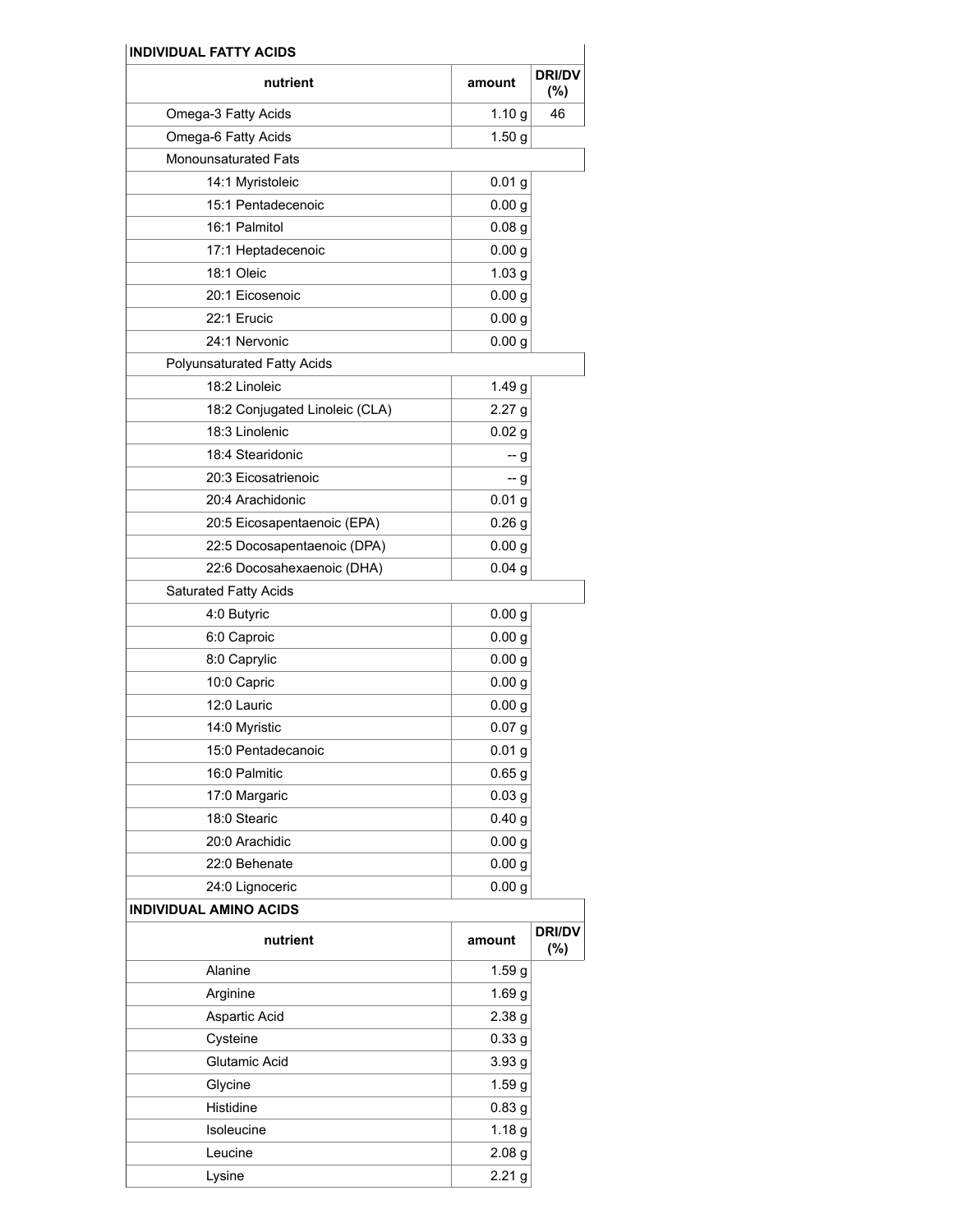| Methionine                    | 0.68 <sub>g</sub> |                      |
|-------------------------------|-------------------|----------------------|
| Phenylalanine                 | 1.03 <sub>g</sub> |                      |
| Proline                       | 1.25 <sub>g</sub> |                      |
| Serine                        | 1.03 <sub>g</sub> |                      |
| Threonine                     | 1.04 <sub>g</sub> |                      |
| Tryptophan                    | 0.17 <sub>g</sub> |                      |
| Tyrosine                      | 0.83 <sub>g</sub> |                      |
| Valine                        | 1.30 <sub>g</sub> |                      |
| <b>OTHER COMPONENTS</b>       |                   |                      |
| nutrient                      | amount            | <b>DRI/DV</b><br>(%) |
| Ash                           | 1.92 <sub>g</sub> |                      |
| Organic Acids (Total)         | 0.00 <sub>g</sub> |                      |
| Acetic Acid                   | 0.00 <sub>g</sub> |                      |
| <b>Citric Acid</b>            | 0.00 <sub>g</sub> |                      |
| Lactic Acid                   | 0.00 <sub>g</sub> |                      |
| <b>Malic Acid</b>             | 0.00 <sub>g</sub> |                      |
| Taurine                       | -- g              |                      |
| Sugar Alcohols (Total)        | 0.00 <sub>g</sub> |                      |
| Glycerol                      | 0.00 <sub>g</sub> |                      |
| Inositol                      | 0.00 <sub>g</sub> |                      |
| Mannitol                      | 0.00 <sub>g</sub> |                      |
| Sorbitol                      | 0.00 <sub>g</sub> |                      |
| Xylitol                       | 0.00 <sub>g</sub> |                      |
| Artificial Sweeteners (Total) | $-$ mg            |                      |
| Aspartame                     | $-$ mg            |                      |
| Saccharin                     | $-$ mg            |                      |
| Alcohol                       | 0.00 <sub>g</sub> |                      |
| Caffeine                      | $0.00$ mg         |                      |

## <span id="page-13-1"></span>**Note:**

The nutrient profiles provided in this website are derived from The Food Processor, Version 10.12.0, ESHA Research, Salem, Oregon, USA. Among the 50,000+ food items in the master database and 163 nutritional components per item, specific nutrient values were frequently missing from any particular food item. We chose the designation "--" to represent those nutrients for which no value was included in this version of the database.

## <span id="page-13-0"></span>**References**

- Ajmone-Marsan P, Garcia JF, and Lenstra JA. 2010. On the origin of cattle: How aurochs became cattle and colonized the world. Evolutionary Anthropology: Issues, News, and Reviews 19(4):148-157.
- Beauchemin KA, Janzen HH, Little SM et al. Mitigation of greenhouse gas emissions from beef production in western Canada — Evaluation using farm-based life cycle assessment. Animal Feed Science and Technology, Volumes 166-167, 23 June 2011, Pages 663-677.
- Crosson P, Shalloo L, O'Brien D et al. A review of whole farm systems models of greenhouse gas emissions from beef and dairy cattle production systems. Animal Feed Science and Technology, Volumes 166-167, 23 June 2011, Pages 29-45.
- Descalzo AM, Rossetti L, Grigioni G et al. Antioxidant status and odour profile in fresh beef from pasture or grain-fed cattle. Meat Science, Volume 75, Issue 2, February 2007, Pages 299-307.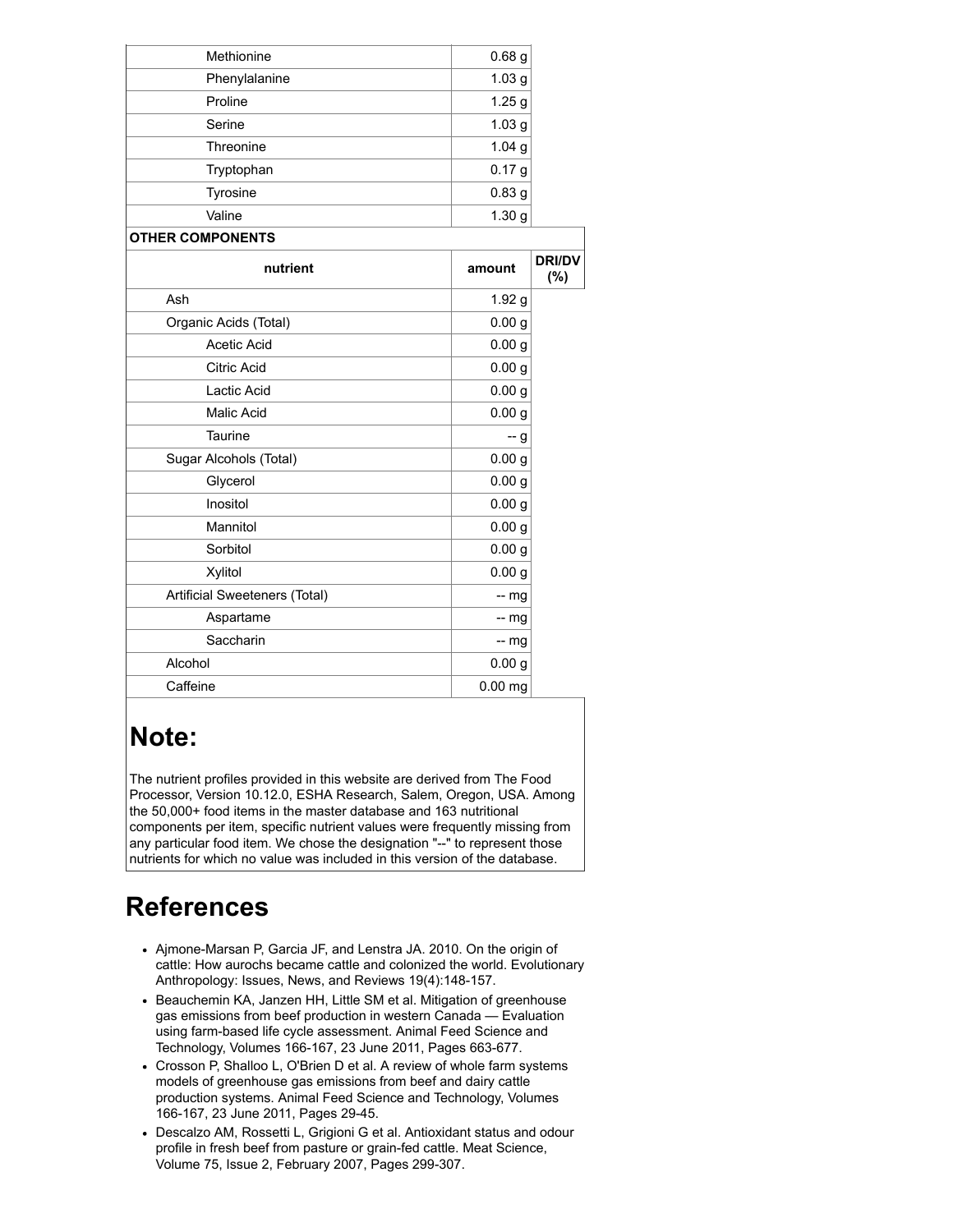- Dilzer A and Park Y. Implication of conjugated linoleic acid (CLA) in human health. Crit Rev Food Sci Nutr. 2012;52(6):488-513.
- Driskell JA, Kim YN, Giraud DW et al. Vitamin and mineral content of value cuts from beef steers fed distiller's grains. Journal of Food Composition and Analysis, Volume 24, Issue 3, May 2011, Pages 362- 367
- Elmore JS, Warren HE, Mottram DS et al. A comparison of the aroma volatiles and fatty acid compositions of grilled beef muscle from Aberdeen Angus and Holstein-Friesian steers fed diets based on silage or concentrates. Meat Science, Volume 68, Issue 1, September 2004, Pages 27-33.
- French P, O'Riordan EG, Monahan FJ et al. Fatty acid composition of intra-muscular triacylglycerols of steers fed autumn grass and concentrates. Livestock Production Science, Volume 81, Issues 2-3, June 2003, Pages 307-317.
- Jiang T, Busboom JR, Nelson ML et al. The influence of forage diets and aging on beef palatability. Meat Science, Volume 86, Issue 3, November 2010, Pages 642-650.
- Jiang T, Mueller CJ, Busboom, JR et al. Fatty acid composition of adipose tissue and muscle from Jersey steers was affected by finishing diet and tissue location. Meat Science, Volume 93, Issue 2, February 2013, Pages 153-161.
- Korhonen M, Vanhatalo A, and Huhtanen P. Effect of Protein Source on Amino Acid Supply, Milk Production, and Metabolism of Plasma Nutrients in Dairy Cows Fed Grass Silage. Journal of Dairy Science, Volume 85, Issue 12, December 2002, Pages 3336-3351.
- Lorenzen CL, Golden JW, Martz FA et al,. Conjugated linoleic acid content of beef differs by feeding regime and muscle. Meat Science, Volume 75, Issue 1, January 2007, Pages 159-167.
- Maughan C, Tansawat R, Cornforth D et al. Development of a beef flavor lexicon and its application to compare the flavor profile and consumer acceptance of rib steaks from grass- or grain-fed cattle. Meat Science, Volume 90, Issue 1, January 2012, Pages 116-121.
- Muchenje V, Dzama K, Chimonyo M et al. Some biochemical aspects pertaining to beef eating quality and consumer health: A review. Food Chemistry, Volume 112, Issue 2, 15 January 2009, Pages 279-289.
- Napolitano F, Braghieri A, Piasentier E et al. Effect of information about organic production on beef liking and consumer willingness to pay. Food Quality and Preference, Volume 21, Issue 2, March 2010, Pages 207- 212.
- Nielsen BK and Kristensen AR. Optimal decisions in organic beef production from steers — Effects of criterion of optimality and price changes. Livestock Science, Volume 110, Issues 1-2, June 2007, Pages 25-32.
- Nielsen BK and Thamsborg SM, Welfare, health and product quality in organic beef production: a Danish perspective. Livestock Production Science, Volume 94, Issues 1-2, June 2005, Pages 41-50.
- O'Neill CE, Zanovec M, Keast DR et al. Nutrient contribution of total and lean beef in diets of US children and adolescents: National Health and Nutrition Examination Survey 1999-2004. Meat Science, Volume 87, Issue 3, March 2011, Pages 250-256.
- Pavan E and Duckett SK. Fatty acid composition and interrelationships among eight retail cuts of grass-feed beef. Meat Science, Volume 93, Issue 3, March 2013, Pages 371-377.
- Poulson CS, Dhiman TR, Cornforth D et al. Conjugated linoleic acid content of beef from cattle fed diets containing high grain, CLA, or raised on forage. Livestock Production Science, Volume 91, Issues 1-2, 1 December 2004, Pages 117-128.
- Purchas RW and Busboom JR. The effect of production system and age on levels of iron, taurine, carnosine, coenzyme Q10, and creatine in beef muscles and liver. Meat Science, Volume 70, Issue 4, August 2005, Pages 589-596.
- Purchas R, Zou M, Pearce P et al. Concentrations of vitamin D3 and 25 hydroxyvitamin D3 in raw and cooked New Zealand beef and lamb. Journal of Food Composition and Analysis, Volume 20, Issue 2, March 2007, Pages 90-98.
- Roggeman S, van den Brink N, Van Praet N et al. Metal exposure and accumulation patterns in free-range cows (Bos taurus) in a contaminated